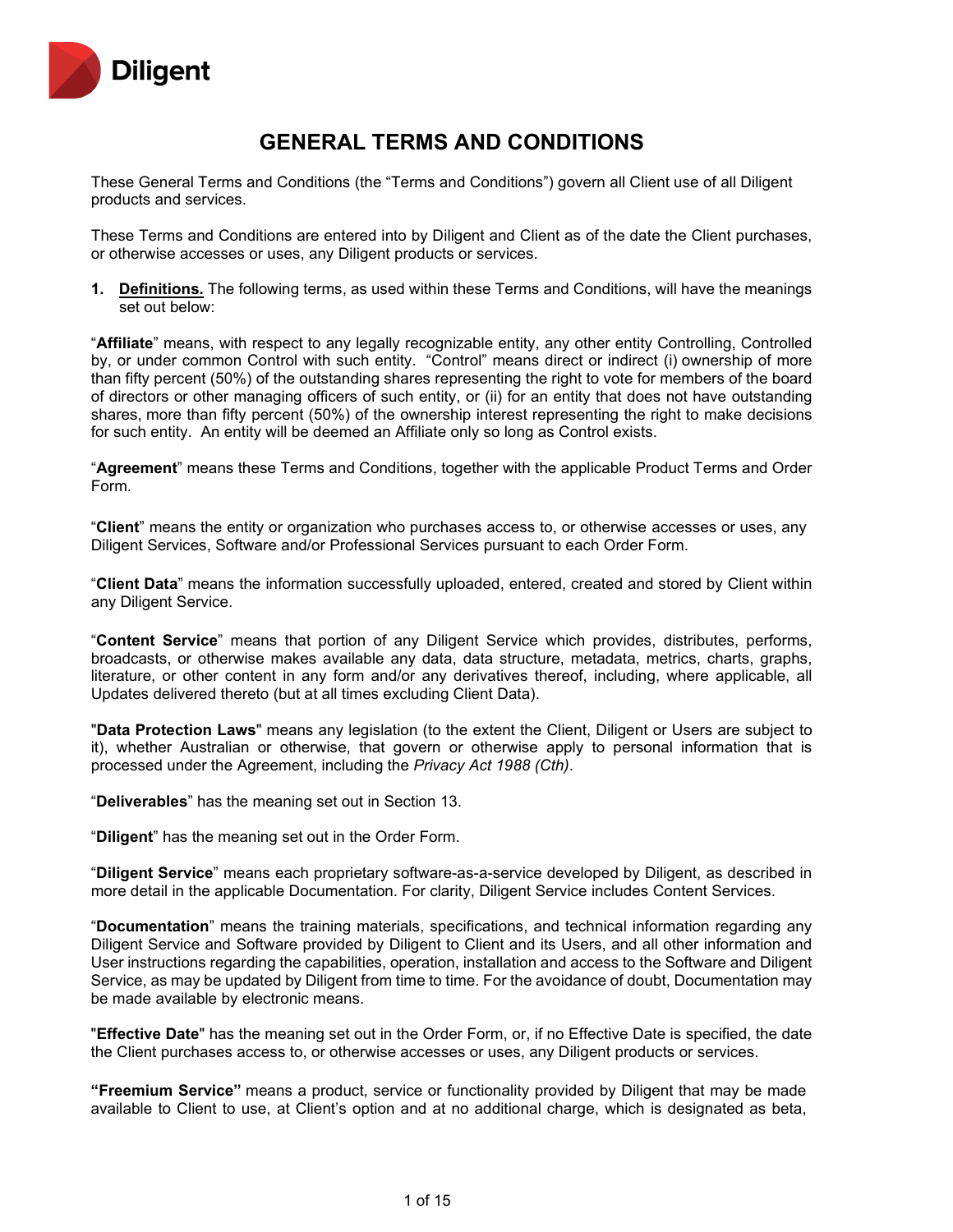

limited release, early access, "freemium," free access, or by a similar description.

**"Order"** or "**Order Form**" means the ordering document or invoice issued by Diligent, its Affiliates or one of their authorized resellers for the purchase by Client of access to any Diligent Services, Software, and/or Professional Services, which identifies the applicability of these Terms and Conditions to such access. "Order" or "Order Form" includes any Statement of Work agreed by both Parties. An Order Form may for the avoidance of doubt be issued electronically.

**"Party"** and/or **"Parties"** means Diligent and Client (as defined herein).

"**Product Terms**" means any specific terms and conditions applicable to specific Diligent Service(s), Software, and/or Professional Services ordered by the Client.

"**Professional Services**" means those specific consulting services (if any) agreed to in an Order Form to be delivered by Diligent in connection with a Diligent Service (including any services identified as professional services, consulting services, managed services, or implementation services in an Order Form) but excluding support services.

"**Privacy Policy**" means Diligent's privacy policy, which is available on Diligent's website and upon Client's request.

"**Professional Services Term**" means the term during which Professional Services shall be performed, being either (a) as specifically identified in the applicable Order Form where Professional Services are ordered; or (b) if no term is identified within such Order Form, then from the Effective Date of such Order Form until completion of the Professional Services identified therein.

"**Software**" means any proprietary downloadable software applications and products developed by Diligent and provided to Client (and its Users) for installation and use by Client (and its Users) on a personal computer, tablet or other device, including any Updates thereto provided by Diligent during the Term.

**"Statement of Work" or "SOW"** means an Order Form solely for Professional Services to be provided in connection with a Diligent Service or Software (such Diligent Service purchased under a separate Order Form).

"**Subscription Fees**" means the fees for the right to access and use a Diligent Service, Software or, where applicable, Professional Services as set out in the applicable Order Form.

"**Term**" has the meaning set out in Section 3.

**"Third-Party Provider"** means a supplier of data, information, software, services or other items that are part of or otherwise used in connection with the Content Services.

"**Updates**" means corrections, bug fixes, patches, modifications, updates and enhancements that Diligent, in its sole discretion, makes generally available to its customer base.

"**User**" means an individual identified by Client as authorized to access a Diligent Service in accordance with the applicable Order Form.

"**User ID**" means a unique alphanumeric identifier assigned to a User so that the User can access the Diligent Service, Software and use the corresponding authorized features of a Diligent Service.

**2. Provision of Product and Services.** During the Term, Diligent will make the Diligent Services specified in the Order Form available to the Client and its Affiliates (subject to any restrictions in the Agreement, including number of Users and, with respect to Affiliates, Section 4.3). Client will provide Diligent with all necessary and reasonable cooperation to enable Diligent to perform its obligations under the Agreement.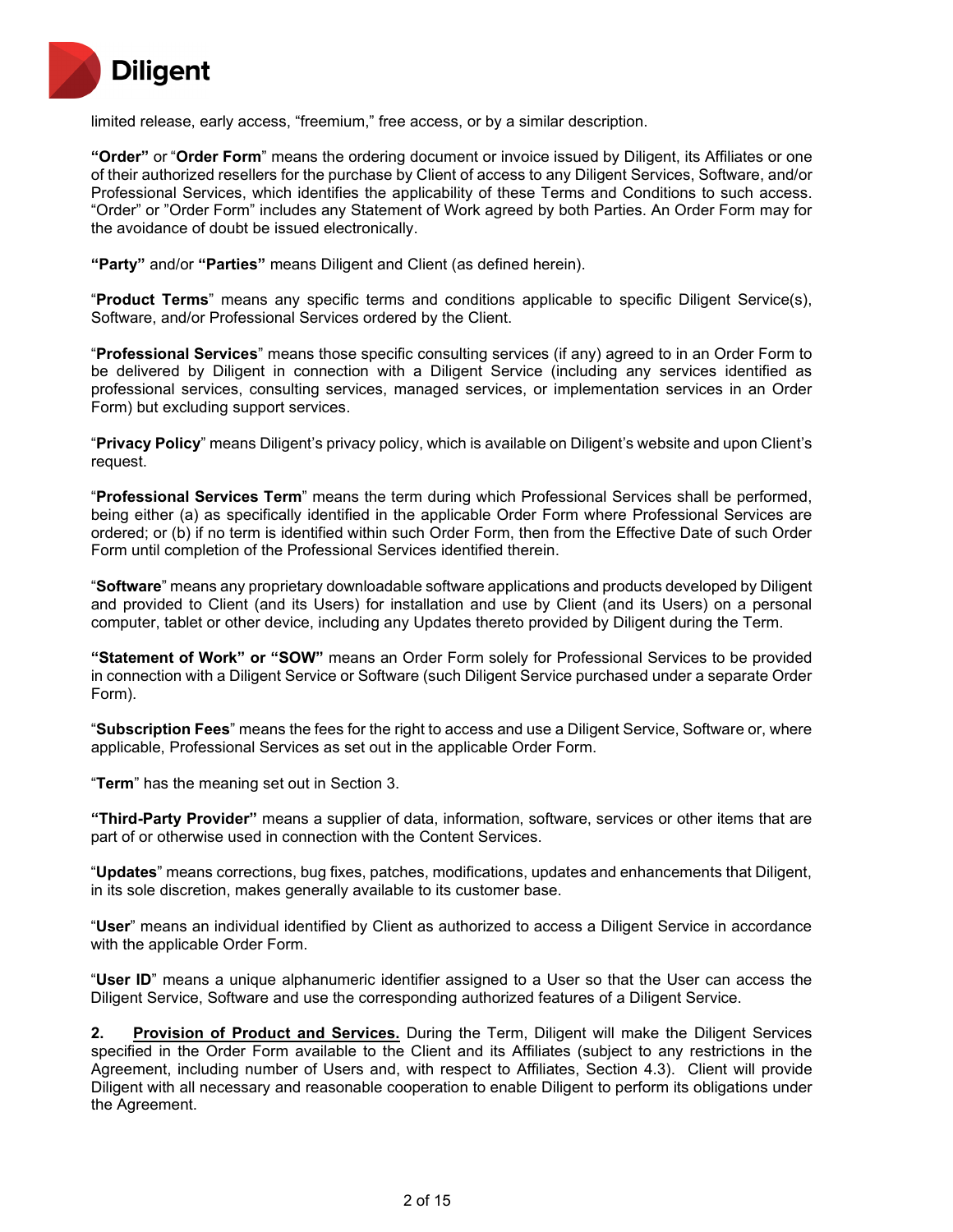

**3. Term.** The Term of this Agreement begins on the applicable Effective Date and will continue for the period identified as the "Initial Term" in the Order Form ("**Initial Term**"). If no specific Initial Term period is stated in the Order Form, the Initial Term shall be one year. After the Initial Term, the term of the Agreement will automatically renew for additional one (1) year terms ("**Renewal Term**"), unless either Party provides the other written notice of non-renewal no later than thirty (30) days prior to the expiration of the Initial Term or any Renewal Term. Diligent may implement revised pricing for any Renewal Term by giving written notice of the new pricing to Client at least sixty (60) days prior to the commencement of a Renewal Term and the pricing will apply to the Renewal Term unless Client provides written notice of non-renewal in accordance with this Section. Collectively each Initial Term and each Renewal Term (if any) constitute a "**Term**" in respect of the applicable Order Form.

## **4. Access Right; Restrictions.**

4.1. Access Rights. During the Term and conditioned upon Client's compliance with all the terms of the Agreement, Diligent grants to Client, a limited, non-exclusive, non-transferable, and non-sublicensable right to allow Users to, in accordance with the Agreement, access and use the applicable Diligent Services set out in the relevant Order Form solely for Client's internal business purposes. As part of the implementation of certain Diligent Services, Client may be required to identify in writing the Users, who will be assigned User IDs. For the avoidance of doubt, if applicable pursuant to the relevant Order Form, any Content Services described thereunder shall be Diligent Services and subject to the restrictions set forth herein. Certain Diligent Services and Software may be accessed and delivered electronically through a secure area of the applicable Diligent website and are deemed delivered when they are made available for access or download by Client, as applicable.

4.2. Software. During the Term and conditioned upon Client's compliance with all the terms of the Agreement, Diligent grants Client a limited, non-exclusive, non-transferable, and non-sublicensable right to install and use the applicable Software in accordance with the Documentation for such Software.

4.3. Affiliates. To the extent that Client is purchasing access on behalf of its Affiliates, Client irrevocably and unconditionally guarantees the compliance of each Client Affiliate with the Agreement and will be jointly and severally liable with each Client Affiliate for breach of the Agreement. All remedies available to Diligent, including the ability to obtain injunctive relief, will apply to such Client Affiliates, and Client will reasonably assist Diligent in enforcing Diligent's rights and remedies against such Client Affiliates. Client's Affiliates may enter into an agreement with Diligent on the same terms as Client under this Agreement by entering into an Order Form referencing the agreed terms between Client and Diligent. Any such Order Form shall be its own separate agreement between Diligent and the Client Affiliate, running on its own term, and the termination of this Agreement shall not terminate such separate agreement (or vice versa). For the avoidance of doubt, where the Client Affiliate is based outside the Client's country, a Diligent Affiliate (where applicable) may enter into such Order Form in lieu of Diligent, and pricing may be converted to a local currency where such local currency is supported by the Diligent Affiliate.

4.4. Reservation of Rights. Except for the limited rights set forth in Section 4.1 and 4.2 above, Client does not acquire any intellectual property or other rights, express or implied, in or relating to any Software or Diligent Services. Diligent reserves title, ownership, and all other rights to all Software and Diligent Services. Client and Users will not remove, obscure, or alter Diligent's copyright notices, trademarks, other proprietary rights notices, or any other content of any kind appearing in the Diligent Services, Software, or Documentation. For the avoidance of doubt, ownership of all Content Services (including any products or components contained therein) belongs to Diligent or its Third-Party Providers and nothing in this Agreement shall transfer or assign any right, title or interest in the applicable product or components of the Content Services to the Client.

4.5. Restrictions. Client must not, and represents and warrants it will not, use the Diligent Services in any manner that is not described in the Documentation or in any manner that is prohibited by the Agreement. Client is responsible for all access and use of the Diligent Services and Software by its Users and any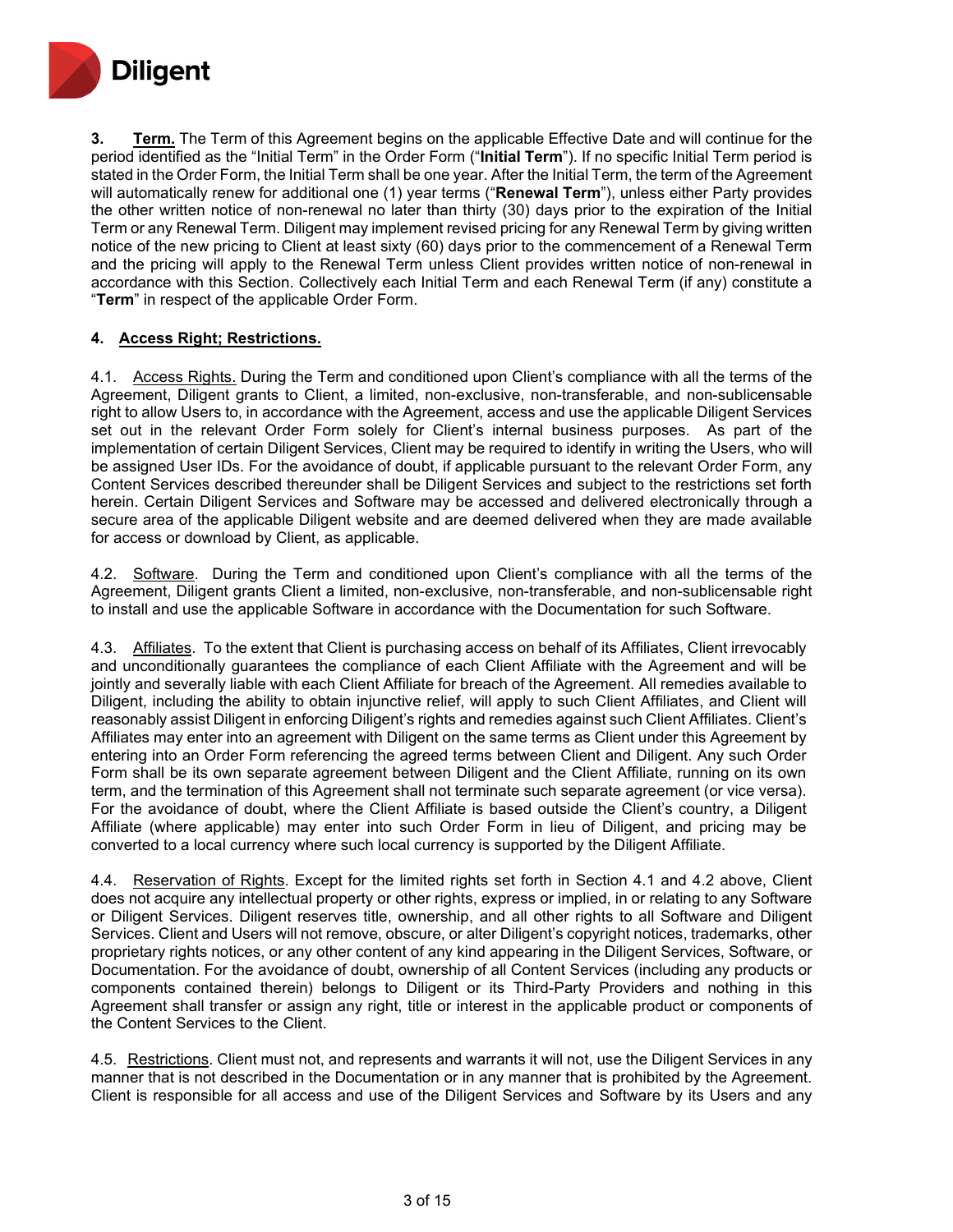

person that gains access through Client or any of its Users or User IDs.

4.6. Restrictions on Use. Client must not and must ensure that Users do not, directly or indirectly, (i) reverse engineer, disassemble, decipher, translate, decompile, prepare derivative works of the Diligent Services or Software or otherwise attempt to access, imitate, derive or discover the source code thereof; (ii) upload any Client Data or any content, data or information that is unlawful, harmful, threatening, abusive, harassing, tortious, defamatory, vulgar, obscene, libelous, invasive of another's privacy or right of publicity, in breach of any privacy or Data Protection Laws, hateful, or racially, ethnically or otherwise objectionable; (iii) infringe the intellectual property or privacy rights of any third party in connection with use of the Diligent Services, Software or Documentation (including by uploading Client Data to the Diligent Services); (iv) interfere with or disrupt Diligent's software, the Diligent systems used to host the Diligent Services, other equipment or networks connected to the Diligent Services, or disobey any requirements, procedures, policies or regulations of networks connected to the Diligent Services made known to Client; (v) license, sell, rent, lease, lend, transfer, outsource, sublicense or otherwise provide access to the Diligent Services or Software or utilize the Diligent Services for the benefit of a third party, including through a service bureau, commercial time-sharing arrangement, or application service provider (ASP) arrangement; (vi) provide publicly, or make publicly available, any links, hypertext (Universal Resource Locator (URL) address) or otherwise (other than a "bookmark" from a Web browser) to the Diligent Services, or any part thereof; (vii) circumvent the User authentication or security of the Diligent Services or any host, network, or account related thereto; (viii) perform any penetration testing on or with respect to the Diligent Services, including use of any tools, code or instruction intended to fuzz, damage, destroy, alter, reveal any portion or expose vulnerability of the Diligent Services (unless specifically authorized by Diligent in writing); (ix) mirror the Diligent Services on any server; (x) make any use of the Diligent Services that Diligent reasonably believes is abusive or that violates any applicable local, state, national, international or foreign law; (xi) fail to use commercially reasonable efforts to prevent the unauthorized license, sale, transfer, lease, transmission, distribution or other disclosure of the Diligent Services; (xii) allow any non-Users to use any User IDs, code(s), password(s), or other mechanisms issued to, or selected by, Client or Users for access to the Diligent Services; (xiii) use the Diligent Service, in whole or in part, in any manner that competes with Diligent or its Affiliates, including, but not limited to, any distribution of a Diligent Service, related data or derivative works based thereon; (xiv) create a database in any form whatsoever from the Diligent Service; (xv) associate the Diligent Service or its content to another website by employing any technology, including, but not limited to, hyper linking and framing; (xvi) use automated systems, software or processes to extract or compile data from the Diligent Service ("data scraping"); or (xvii) use the Diligent Service as part of Client's intranet or other internal network.

4.7. User IDs. Rights of any User to utilize any Diligent Services cannot be shared or used by more than one individual. Client must not and will ensure that Users do not permit any other individual or entity to access (through User ID and password sharing or otherwise) the Diligent Service or Software. Client is restricted to the number of Users for which it has purchased subscriptions. Virtualization technology may not be used to circumvent the restrictions in this Agreement. Client may on a permanent basis transfer a User's access right purchased by Client to another User without incurring additional Subscription Fee charges (but subject to payment of an installation fee if applicable), as long as the number of Users does not exceed the number of Users purchased, and the original User is no longer a User and is not permitted access to the Diligent Service. If Client exceeds, or wishes to increase, the number of Users, additional fees will apply.

4.8. Feedback. Client is not required to provide Diligent any feedback, comments or suggestions about the Diligent Service or any of Diligent's technologies, products, or services ("**Feedback**"). However, if Client provides Feedback, Client agrees that even if it is designated confidential, the Feedback is not confidential and Diligent is free to use, disclose, reproduce, license or otherwise distribute the Feedback without any obligations or restrictions of any kind, including intellectual property rights. Where such Feedback includes personal information as defined under applicable Data Protection Laws, Section 5.5 will apply.

## **5. Client Data and Client Materials.**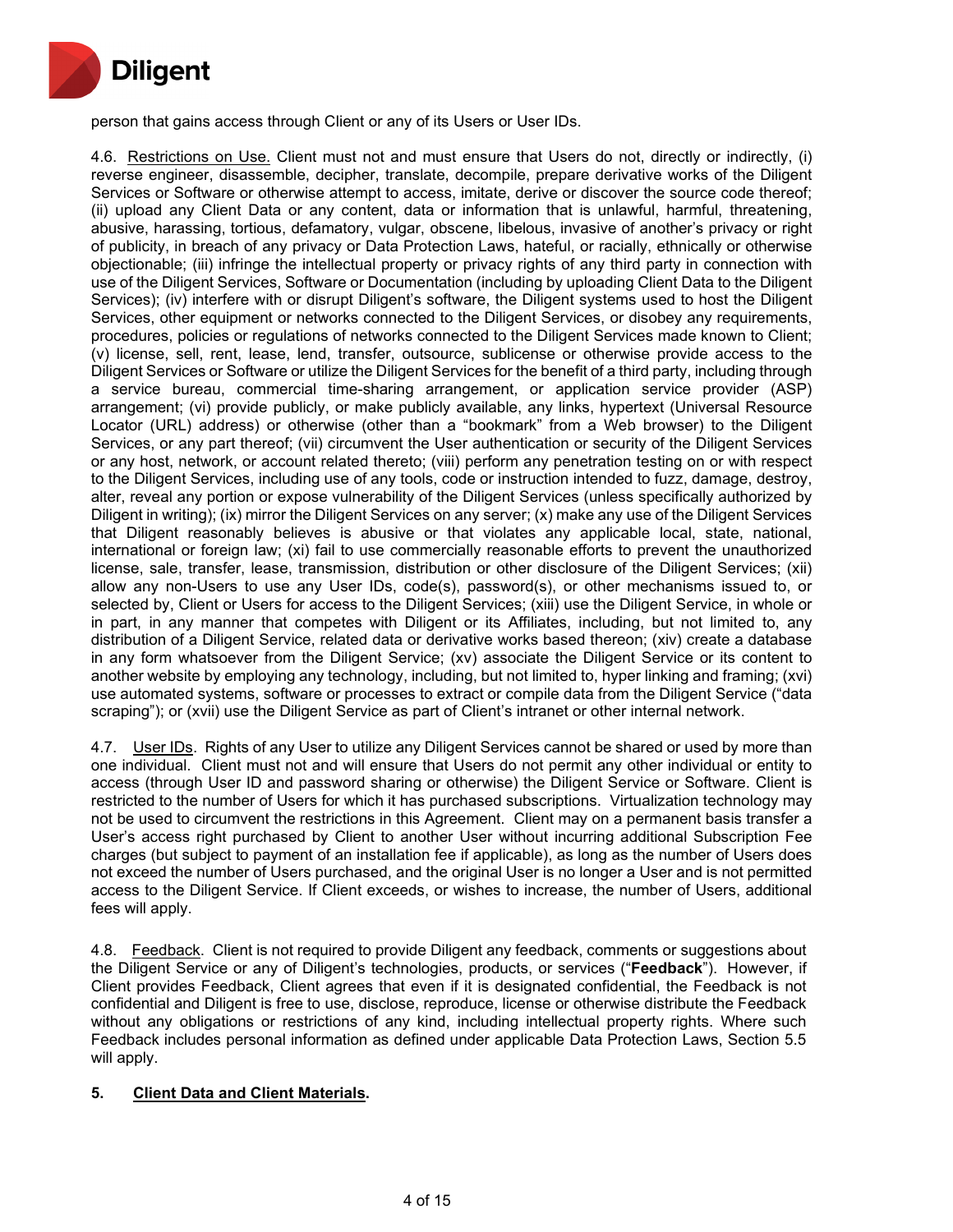

5.1. Client reserves all title and ownership of the Client Data. Diligent will take reasonable security measures with respect to the storage and transmission of Client Data. Upon Client's reasonable request, Diligent will provide Client with Diligent's then-current security Documentation made generally available to customers of the relevant Diligent Service. Diligent shall promptly and without undue delay notify Client after confirming any actual or reasonably suspected information security breaches affecting the security of the Client Data.

5.2. Client hereby grants Diligent the right to use the Client Data for the purposes of providing the Diligent Services pursuant to the Agreement. If Client furnishes to Diligent any content, materials or other intellectual property (including graphics, logos, trademarks, etc.) other than Client Data (collectively "Client Materials") Diligent may use the Client Materials in connection with the provision of the Diligent Services and Professional Services under the Agreement. In addition to the foregoing, Diligent may (i) collect anonymized, de-identified information relating to use of the Diligent Services (including usage data) in order to improve Diligent's products and services and for other reasonable internal uses and (ii) aggregate such anonymized, de-identified information with anonymous, de-identified information of its other clients for purposes of creating and distributing case studies or industry reports as part of its products and services, provided that, in each case: (x) the information does not, and could not reasonably be used to, relate back to or identify Client; and (y) Diligent does not sell, resell or make other commercial use of such information (other than on an aggregated basis under the foregoing (ii)). Diligent may also collect data related to Client and its Users for the purpose of notifying Client and its Users of product upgrades or other necessary notifications.

5.3. Client determines what Client Data it uses in connection with the applicable Diligent Service and retains full control over the access to and use of its Client Data. Diligent will not access Client Data, except as instructed or authorized by Client, where necessary to prevent or address service or technical problems affecting Client, or as required by applicable law, regulation or court order.

5.4. Client agrees that Diligent and its affiliated companies may reference Client as a Diligent customer (including using Client's name and logo), including on Diligent's and its affiliated companies' website. Diligent will (a) comply with Client's reasonable instructions that are provided to Diligent related to such use of name and logo and (b) promptly cease such reference upon Client's request (such requests may be directed to [marketing@diligent.com\)](mailto:marketing@diligent.com).

5.5. Client is responsible for providing sufficient bandwidth and network connectivity to ensure all Users can access and use the Diligent Service. The technical requirements set forth in the Documentation are subject to change upon notice. Client is responsible for ensuring its firewalls permit access to the Diligentowned URLS/IP Addresses. To ensure Client receives optimal performance, Client should use the Diligent Service on a hardware and software system that matches or exceeds the highest specifications recommended by Diligent in the Documentation. Suitable configuration of software and hardware will depend on individual circumstances. System performance may be adversely affected by unsuitable software or hardware. Client is responsible for taking reasonable security precautions, including, without limitation, determining the security configurations of its systems (e.g. password construction rules and expiration intervals). Client is responsible for setting up and ensuring the confidentiality of User accounts and passwords assigned to them for use with the Diligent Service. Client is responsible for promptly notifying Diligent after confirming any actual or reasonably suspected information security breaches affecting the security of the Diligent Service or Software, of which it becomes aware, including without limitation compromised User accounts. Client is responsible for periodically reviewing its security configurations and access rights to determine if they are appropriate for its needs. Client is responsible for defining its authorized approvers, documentation and validation requirements for changes to its use and access to the Diligent Service.

5.6. Each Party will comply, to the extent applicable, with Data Protection Laws in performing their obligations under this Agreement. Diligent's Data Protection Addendum is also available at [https://diligent.com/data-processing-addendum,](https://diligent.com/data-processing-addendum) and the terms of such Data Protection Addendum as of the Effective Date are hereby incorporated into this Agreement by reference. Client may separately elect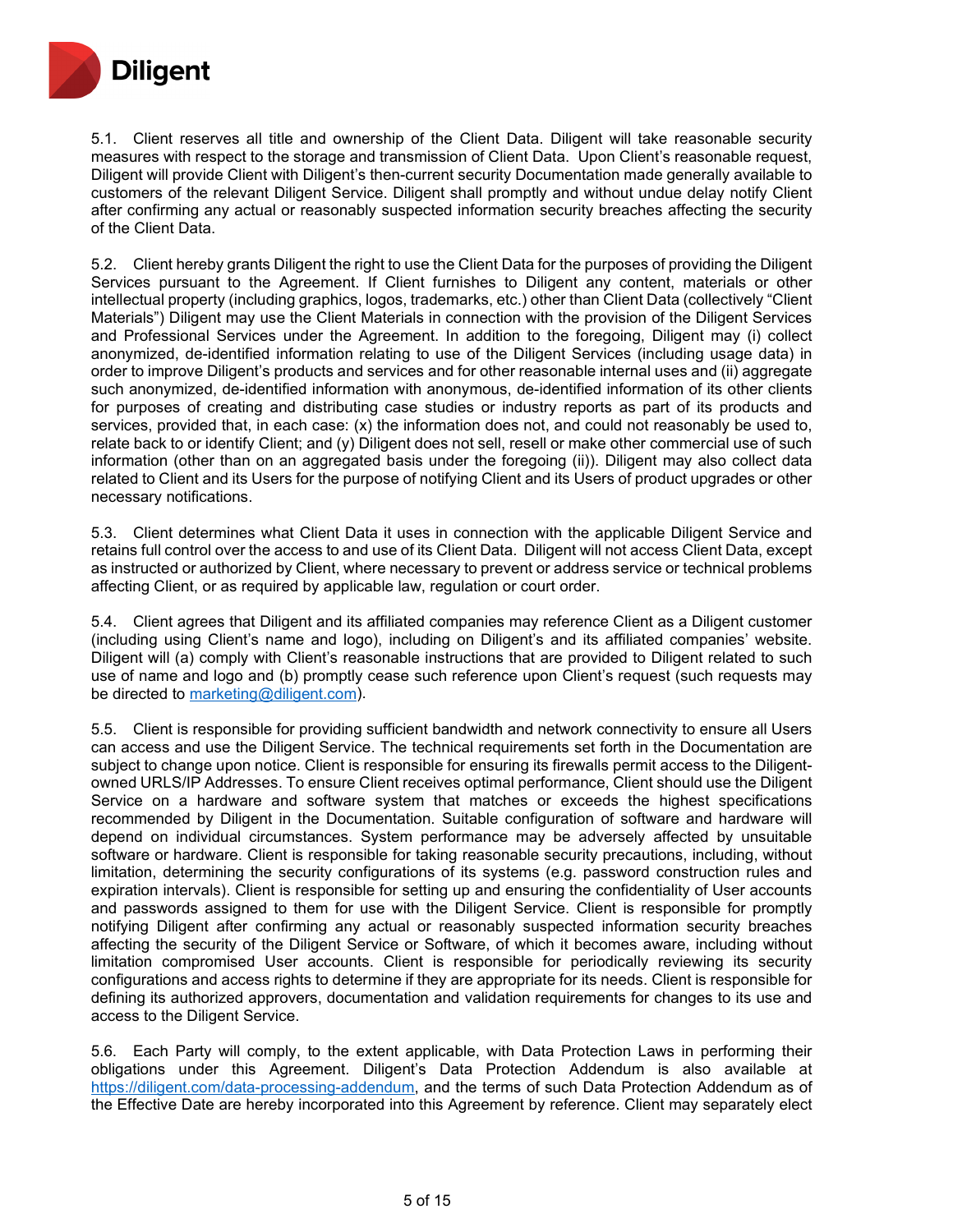

to execute such Data Protection Addendum provided that Client returns a copy of such executed Data Protection Addendum to Diligent at [privacy@diligent.com.](mailto:privacy@diligent.com)

## **6. Pricing and Payment.**

6.1. Fees. In consideration for the provision of the applicable Diligent Services and Professional Services, as applicable, Client will pay the amounts set forth in the Order Form in accordance with the terms set forth in this Section. All Subscription Fees are to be paid annually in advance. Except as specifically provided to the contrary in the Agreement and to the maximum extent permitted by applicable law, in the event of the cancellation, completion, expiration or termination of the Agreement, all monies paid or due or owing to Diligent by Client shall be deemed non-refundable. Any reduction in the quantity of any purchase made in an Order Form must be agreed in writing by the Parties at least thirty (30) days in advance of the commencement of the next Renewal Term, and any such reduction shall take effect as of the commencement of the next Renewal Term. If there is no written agreement to reduce the quantity of any purchase in an Order Form by such time, the Agreement will automatically renew for the same quantity for the preceding Initial or Renewal Terms, as applicable. Diligent will issue an invoice to Client for the Initial Term's Subscription Fee for the first year and any other fees on or about the date the Order Form is executed. For each year of the Term thereafter, Diligent will invoice Client for Subscription Fees approximately thirty (30) days prior to the anniversary of the applicable Effective Date. Client will pay all invoices within thirty (30) days of the date of invoice. For any amount not paid when due and without prejudice to any other right and remedies of Diligent, Diligent may charge a 1.5% per month finance charge or, if lower, the maximum amount allowed by law. Client will reimburse Diligent for its costs incurred (including reasonable attorney's fees) in the collection of Client's past due amounts. If any fees owing by Client are thirty (30) days or more overdue, Diligent may, without limiting its other rights and remedies, suspend access to the Diligent Services and/or Professional Services until such amounts are paid in full, provided Diligent has given Client at least ten (10) days' prior notice that its account is overdue. Client will be responsible for all reasonable, pre-approved travel, accommodation and meal expenses incurred in connection with any on-site training, services or instruction. Such expenses will be invoiced at actual cost. If Client reschedules or cancels any onsite training, instruction or Professional Services for which Diligent has incurred non-refundable out-of-pocket expenses, Client will reimburse Diligent for such nonrefundable expenses. All amounts payable to Diligent hereunder are payable in full in Australian dollars (unless otherwise indicated in the Order Form) without deduction or set off, and shall be in addition to all applicable taxes, bank fees or duties, which are also Client's responsibility.

6.2. Taxes. Client is responsible for payment of all applicable value-added, sales, use, license and other transaction-based taxes (such as gross receipts or excise taxes), withholding taxes, and all applicable export and import fees, customs duties, and similar charges (other than taxes based on Diligent's net income) which are levied or imposed by reason of the transactions contemplated by this Agreement. In the event that any withholding taxes are payable under any applicable law in respect of any payment due to Diligent under this Agreement, Client shall gross up such payment such that the balance payable to the Diligent after deduction of the applicable withholding taxes shall be equivalent to the original amount due to Diligent. Provided that in the event any avoidance of double taxation treaty is applicable to such payments, Diligent and Client shall cooperate to obtain the full benefit of such treaty.

6.3. GST. Words and expressions used in this Section 6.3 which have a defined meaning in the *A New Tax System (Goods and Services Tax) Act 1999 (Cth)* ("**GST Act**") have the same meaning in this Section 6.3 as in the GST Act. Unless expressly stated otherwise, all consideration to be provided under this Agreement is expressed exclusive of GST. If GST is payable on any supply made under this Agreement, for consideration that is not expressly stated to include GST, Client will, upon receiving a tax invoice from Diligent, pay to Diligentan amount equal to the GST payable on the supply. Where a Party is required under this Agreement to indemnify, pay or reimburse an expense or outgoing of another Party ("Payee"), the amount to be indemnified, paid or reimbursed will be reduced by an amount equal to any input tax credits in respect of the indemnity, expense or outgoing to which Payee (or the representative member of a GST group of which Payee is a member) is entitled.

## **7. Warranties and Disclaimers.**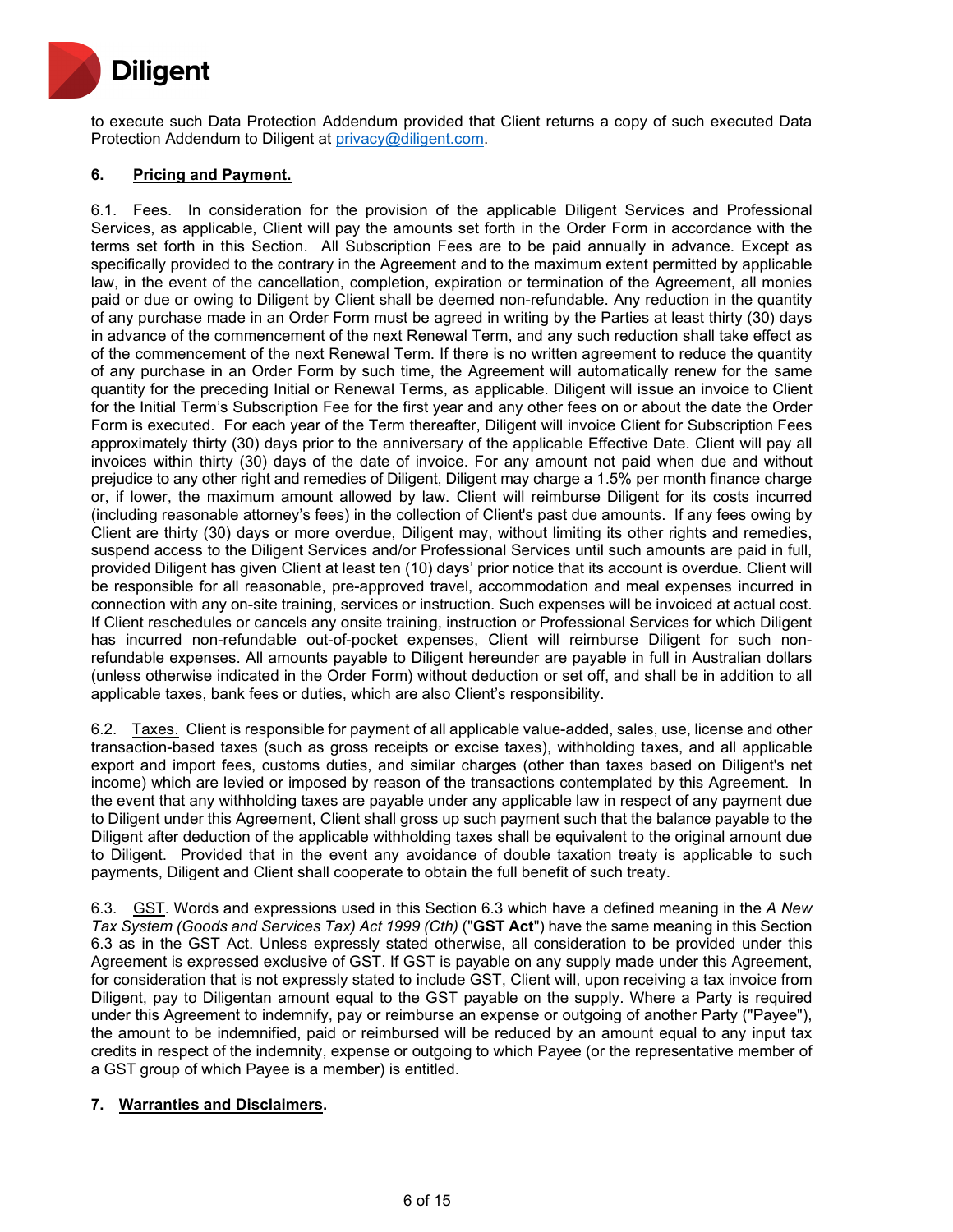

7.1.Warranty Required By Law. Nothing in this Agreement excludes, restricts or limits any condition, representation, warranty, term or guarantee that cannot be excluded, restricted or limited under Australian law, including *Australian Consumer Law*. Diligent's provision of goods and services come with guarantees that cannot be excluded under the *Australian Consumer Law.* For major failures with the services, Client is entitled: (i) to cancel Client's service contract with Diligent; and (ii) to a refund for the unused portion, or to compensation for its reduced value. Client is also entitled to choose a refund or replacement for major failures with goods.

If a failure with the goods or a service does not amount to a major failure, Client is entitled to have a failure rectified in a reasonable time. If this is not done, Client is entitled to a refund for the goods and to cancel the contract for the service and obtain a refund of any unused portion. Client is also entitled to be compensated for any other reasonably foreseeable loss or damage from a failure in the goods or service. However, the liability of Diligent is limited to the maximum extent permitted by Australian law.

For the purpose of this Section 7.1, any reference to: (a) "goods" shall mean "Software"; (b) "services" shall mean the "Diligent Service", "Professional Services" and any similar explicitly contracted services under the Agreement; and (c) "service contract" shall mean this Agreement. For clarity, the Diligent Services are not to be used for personal, domestic or household use or consumption.

7.2.Software and Services. During the Term, Diligent represents and warrants that the applicable Diligent Service and Software will materially conform to the applicable Documentation. The warranty will not apply: (i) if the applicable Diligent Service or Software is not used in accordance with this Documentation; or (ii) if the defect is caused by Client Data, Client Materials or any third party services, content, products or modification or customization to such Diligent Service or Software.

7.3. Remedy for Breach of Warranty or Mandatory Term. If notified in writing of a valid warranty claim under Section 7.2, Diligent will, at its option, (i) correct the non-conforming Diligent Service or Software so that it materially complies with the Documentation; (ii) provide a replacement with substantially equivalent functionality; or (iii) terminate the Agreement and refund a pro-rata portion of the prepaid Subscription Fee based on the number of months remaining in the Initial Term or Renewal Term as of the date that Client provided written notice of the warranty claim under Section 7.2. Subject to Section 7.1, this Section states Diligent's entire liability and Client's sole and exclusive remedy for breach of warranty under Section 7.2.

7.4.Viruses. Diligent will take reasonable precautions to protect against any person acting by, under or through Diligent from introducing any software virus, worm, "back door," "Trojan Horse" or similar harmful code into the Software provided hereunder.

#### 7.5. Disclaimer.

A) EXCEPT AS SPECIFICALLY PROVIDED IN THIS AGREEMENT AND TO THE MAXIMUM EXTENT PERMITTED BY APPLICABLE LAW, DILIGENT DISCLAIMS ALL WARRANTIES, REPRESENTATIONS, CONDITIONS, GUARANTEES AND ALL OTHER TERMS WHETHER EXPRESS, IMPLIED OR STATUTORY.

B) THE WARRANTIES, REPRESENTATIONS, CONDITIONS, GUARANTEES AND ALL OTHER TERMS DISCLAIMED IN SECTION 7.5(A) SHALL INCLUDE (WITHOUT LIMITATION) ANY WARRANTIES, REPRESENTATIONS, CONDITIONS, GUARANTEES AND OTHER TERMS OF QUALITY, MERCHANTABILITY, FITNESS FOR A PARTICULAR PURPOSE AND NON-INFRINGEMENT.

C) DILIGENT MAKES NO WARRANTY, UNDERTAKING, REPRESENTATION, CONDITION, GUARANTEE OR OTHER AGREEMENT THAT THE DILIGENT SERVICE, PROFESSIONAL SERVICES, SOFTWARE, OR ANY INFORMATION OR DATA ACCESSED OR STORED THEREIN WILL MEET CLIENT'S REQUIREMENTS OR BE ACCURATE, COMPLETE, ERROR-FREE, RELIABLE, OR AVAILABLE.

D) TO THE EXTENT THAT A PARTICULAR JURISDICTION DOES NOT ALLOW FOR THE EXCLUSION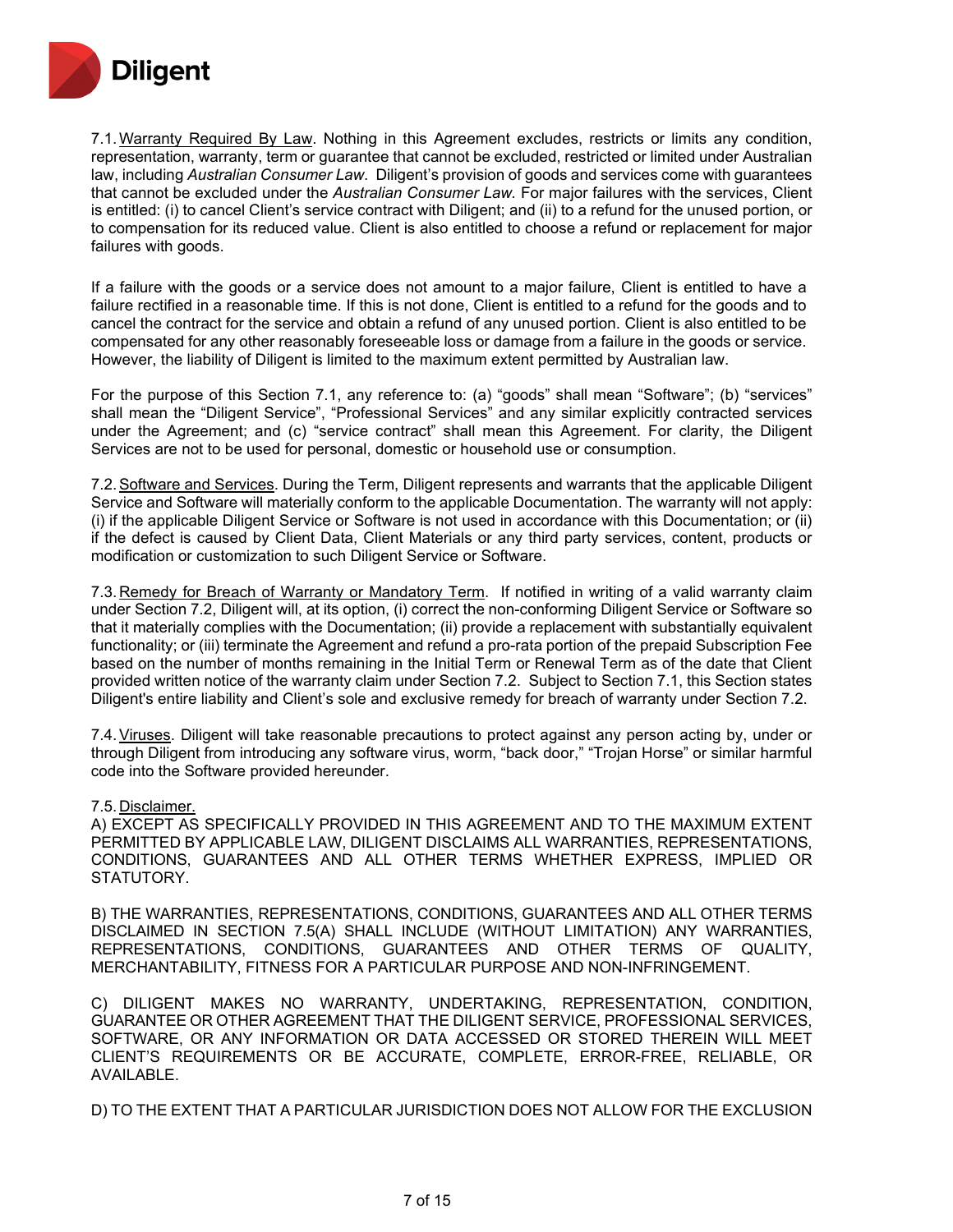

OF A WARRANTY, THAT WARRANTY WILL BE LIMITED AS PROVIDED IN SECTION 7.1 OR, AT DILIGENT'S OPTION, TO THE MINIMUM PERIOD OF TIME REQUIRED BY LAW STARTING AS OF THE EFFECTIVE DATE, AND THE INVALIDITY OF THE DISCLAIMER WILL NOT AFFECT ANY OTHER DISCLAIMER OR LIMITATION CONTAINED IN THIS AGREEMENT.

**8. Indemnification.** Diligent will indemnify Client against any bona fide third party claim that the grant of a right to, or the access and use by, Client and its Users of the Software or any Diligent Service (or any Deliverables if applicable) in accordance with the Agreement infringes a validly existing Australian trademark, copyright, patent, or other proprietary right of a third party and pay any final judgment awarded or Diligent-negotiated settlement. Diligent's obligations under this Section are conditioned upon Client providing Diligent (i) prompt written notice of any claim; (ii) sole and exclusive control over the defense and settlement of the claim; and (iii) such cooperation as Diligent may reasonably request with respect to the defense or settlement of such claim at Diligent's expense. Diligent will defend any claim under this Section with counsel of its own choosing and settle such claim as Diligent deems appropriate provided that this does not require an admission of guilt or liability by Client. Client may participate in such defense with counsel of its own choosing and at its own cost and expense. Client will not admit liability, take any position adverse or contrary to Diligent, or otherwise attempt to settle any claim or action for which it is seeking indemnification without the express written consent of Diligent. If, in Diligent's sole opinion, an infringement claim may have validity, then Diligent may modify the Software, Deliverables or Diligent Service to make it non-infringing, procure any necessary license, or replace the affected item with one that is reasonably equivalent in function and performance. If Diligent determines in its sole opinion that none of these alternatives are reasonably available, then Diligent may terminate the Agreement, Client will discontinue using the allegedly infringing Software, Deliverables, or Diligent Service and Diligent will issue Client a pro-rata refund of any prepaid Subscription Fee for such Software, Deliverables or Diligent Service based on the number of months remaining in the then-current Initial Term or Renewal Term. Diligent has no obligation under this Section for and Client will indemnify Diligent against, any third-party claim arising from: (i) Client Data or Diligent's compliance with Client's or its representatives' designs, specifications, instructions, or technical information; (ii) modifications to the Software, Deliverables or Diligent Service not made by Diligent; (iii) Client's use of the Software, Deliverables or Diligent Service that is non-compliant with the Documentation; (iv) use of the Software, Deliverables or Diligent Service in any manner that is not authorized or is not permitted by the Agreement; (v) Client use or combination of the Software, Deliverables or any Diligent Service with any other software, hardware, or services that are not provided by Diligent; or (vi) Client's failure to implement changes recommended by Diligent if the infringement would have been avoided by the implementation of the change. To the maximum extent permitted by applicable law, this Section states Diligent's entire liability and Client's sole and exclusive remedy for claims of infringement.

## **9. DISCLAIMER OF CERTAIN DAMAGES.**

9.1. SUBJECT TO SECTION 10.4 AND TO THE MAXIMUM EXTENT PERMITTED BY LAW: IN NO EVENT WILL EITHER PARTY OR ITS AFFILIATES BE LIABLE OR RESPONSIBLE TO THE OTHER PARTY FOR:

(I) ANY SPECIAL, INCIDENTAL, PUNITIVE, INDIRECT OR CONSEQUENTIAL DAMAGES; OR (II) FOR LOSS OF PROFITS, BUSINESS, GOODWILL, ANTICIPATED SAVINGS, USE OR PRIVACY; LOSS OR CORRUPTION OF DATA, CONFIDENTIAL OR OTHER INFORMATION; PROPERTY DAMAGE OR BUSINESS INTERRUPTION, IN EACH CASE ARISING OUT OF OR IN ANY WAY RELATED TO THE AGREEMENT, ANY DILIGENT SERVICE, PROFESSIONAL SERVICES, ORSOFTWARE (WHETHER CAUSED BY BREACH OF CONTRACT OR TORT (INCLUDING NEGLIGENCE) OR BREACH OF STATUTORY DUTY, IN EQUITY OR ARISING IN ANY OTHER WAY).

9.2. SUBJECT TO SECTION 10.4 AND TO THE MAXIMUM EXTENT PERMITTED BY LAW, THE FOREGOING DISCLAIMERS WILL APPLY EVEN IF: (I) A PARTY HAS BEEN ADVISED OF THE POSSIBILITY OF THE DAMAGES; (II) THE LIMITED REMEDIES SET FORTH HEREIN FAIL OF THEIR ESSENTIAL PURPOSE, AND (III) REGARDLESS OF IF THE LIABILITY IS BASED ON CONTRACT, TORT (INCLUDING NEGLIGENCE), IN EQUITY, BREACH OF STATUTORY DUTY (INCLUDING STRICT LIABILITY OR PRODUCT LIABILITY) OR OTHERWISE.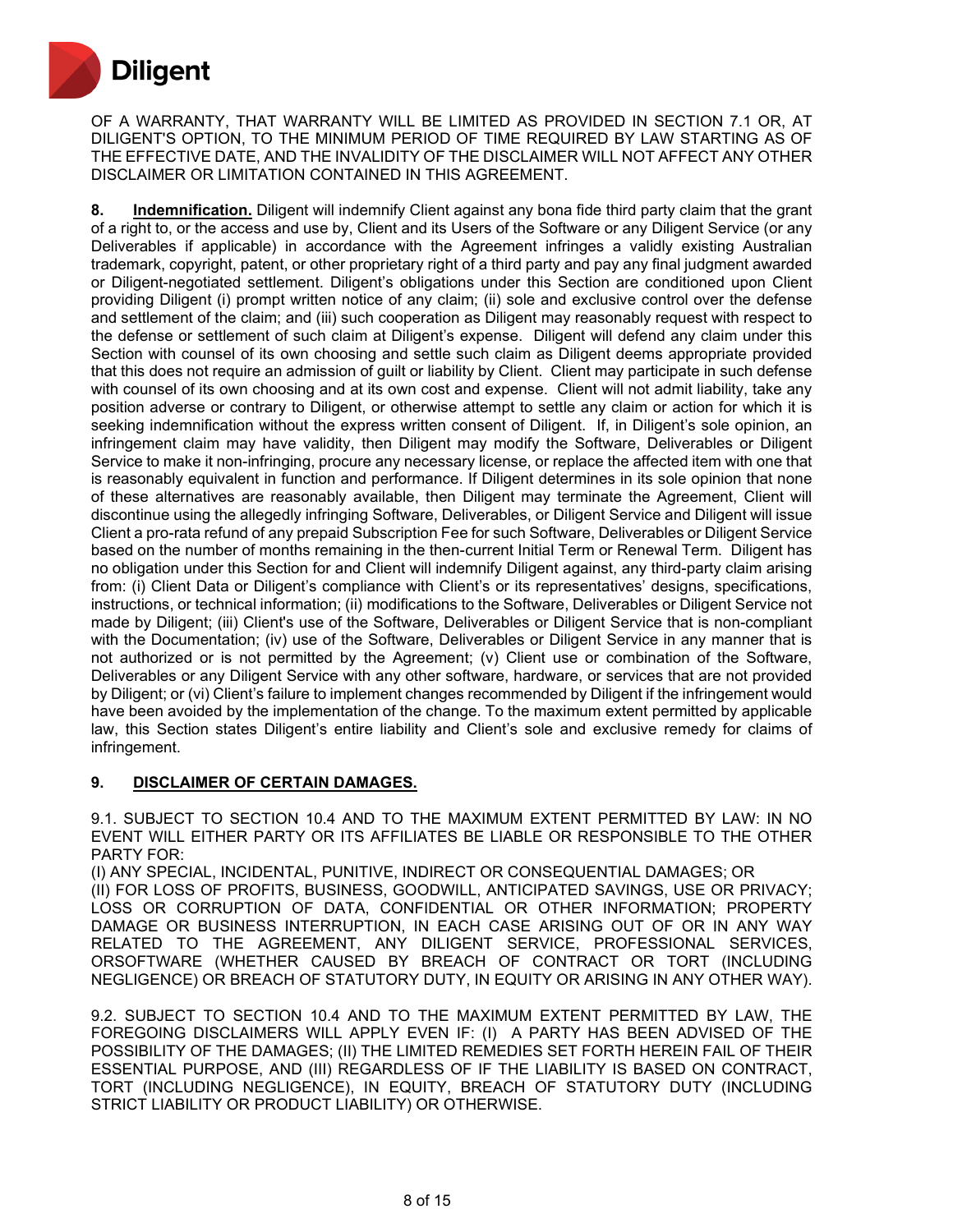

#### **10. LIMITATIONS ON LIABILITY.**

10.1. SUBJECT TO SECTION 10.4 AND TO THE MAXIMUM EXTENT PERMITTED BY LAW, IN NO EVENT WILL THE AGGREGATE LIABILITY OF EITHER PARTY OR ITS AFFILIATES (TO THE EXTENT NOT DISCLAIMED UNDER SECTION 9) ARISING OUT OF OR IN CONNECTION WITH THE AGREEMENT (WHETHER CAUSED BY BREACH OF CONTRACT OR TORT (INCLUDING NEGLIGENCE) OR BREACH OF STATUTORY DUTY, IN EQUITY OR ARISING IN ANY OTHER WAY) EXCEED THE TOTAL FEES PAID OR PAYABLE TO DILIGENT FROM CLIENT UNDER THE AGREEMENT DURING THE TWELVE (12) MONTH PERIOD PRIOR TO THE TIME AT WHICH THE LOSS, COST, CLAIM OR DAMAGES AROSE.

10.2. SUBJECT TO SECTION 10.4, THE EXISTENCE OF MULTIPLE CLAIMS UNDER OR RELATED TO THE AGREEMENT OR ANY ORDER FORMS INCLUDING CLAIMS BY AFFILIATES OF CLIENT, THE DILIGENT SERVICE, PROFESSIONAL SERVICES, OR SOFTWARE WILL NOT ENLARGE OR EXTEND THE LIMITATION ON MONEY DAMAGES.

10.3. WITHOUT LIMITING SECTIONS 10.1 AND 10.2 (BUT SUBJECT TO SECTION 10.4), IN NO EVENT WILL DILIGENT BE LIABLE FOR LOSS, CORRUPTION OR COMPROMISE OF THE CONFIDENTIALITY OF CLIENT DATA, UNLESS THE LOSS, CORRUPTION OR COMPROMISE IS DUE SOLELY TO DILIGENT'S BREACH OF THIS AGREEMENT, DILIGENT'S NEGLIGENCE OR DILIGENT'S INTENTIONAL MISCONDUCT.

10.4. Nothing in the Agreement excludes the liability of either Party: (a) for death or personal injury caused by that Party's negligence; (b) for fraud or fraudulent misrepresentation; (c) for fees due under the Agreement; (d) for misappropriation or infringement of the other Party's intellectual property rights; (e) for a Party's express indemnification obligations under the Agreement; or (f) for any other liabilities that cannot be excluded by law.

10.5. No right of action and other entitlements arising from or pertaining to the Diligent Services or Professional Services may be brought by Client more than one (1) year after the date on which Client has become aware of or could have become aware of such right and entitlement.

**11. Termination.** Either Party may terminate the Agreement if the other Party materially breaches such Agreement and fails to cure the breach (if the breach is curable) within thirty (30) days after receiving the non-breaching Party's written notice specifying the breach. Notwithstanding the foregoing, Diligent may terminate the Agreement immediately upon providing written notice to Client if Client breaches Section 12 (Confidentiality) or Section 4 (Access Right; Restrictions), and Client may terminate the Agreement immediately upon providing written notice to Diligent if Diligent breaches Section 12 (Confidentiality). Either Party may (to the maximum extent permitted by law) terminate the Agreement immediately (i) upon the institution by or against the other Party of insolvency, receivership or bankruptcy proceedings or any other proceedings for the settlement of such Party's debts; (ii) upon the other Party making an assignment for the benefit of creditors; or (iii) upon the other Party's dissolution or ceasing to do business. Upon termination of the Agreement, all rights granted to Client pursuant to the Agreement (as the case may be) will terminate, Client will immediately cease all access and use of the applicable Diligent Service(s) and Software, and pay all unpaid fees. If Client terminates this Agreement due to Diligent's breach of the Agreement, then to the extent Client has paid fees to Diligent that relate, on a pro-rated basis, to any portion of the Term that is after the date of termination, Diligent will pay to Client a pro-rated refund of such fees. If requested by Client after termination of the Agreement, Diligent will make Client Data available for the Client to export or download, as provided in the Documentation, for a period not to exceed thirty (30) days from the date of termination, which period may be extended by an additional thirty (30) days upon Client's further written request within such period. After such period (or if Client does not make such a request within ten (10) days of the date of termination), Diligent will be under no obligation to hold the Client Data and will delete all Client Data (including backups of Client Data) no later than one hundred twenty (120) days from the termination date unless Diligent has specifically agreed otherwise in writing.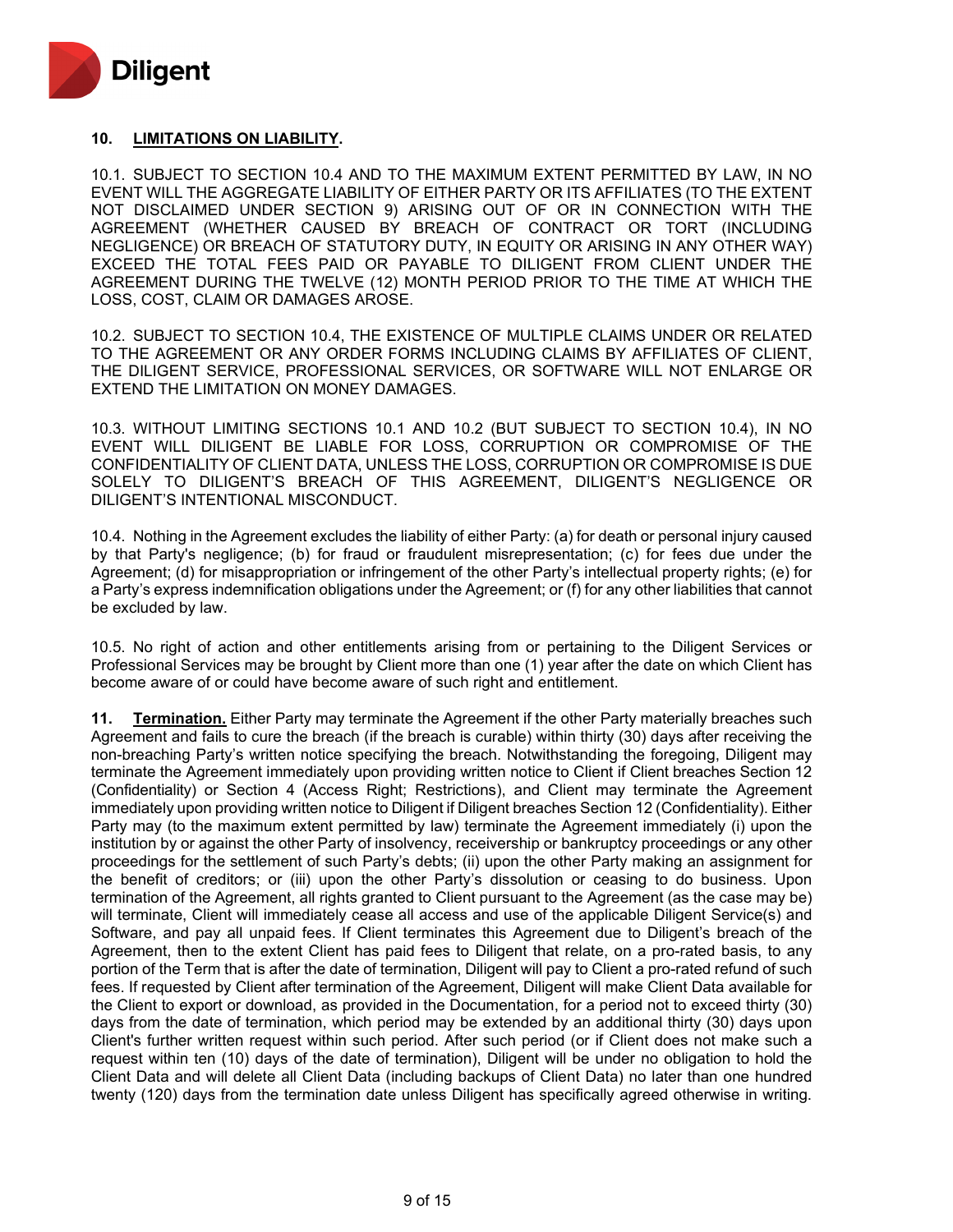

After deletion is complete, Diligent will provide a certificate confirmation deletion of the Client Data if so requested by Client. Sections 1, 4.4, 4.5, 5.2, 5.5, 6, 7.5, 9-12, the ownership language in 13.6 (but not the license granted to the Client), 14.4, and 15-16 will survive termination of the Agreement for any reason.

**12. Confidentiality.** Client will retain in confidence the terms and pricing of the Agreement and all other non-public information, technology, and materials (including the Diligent Service and Software) provided by or on behalf of Diligent during the Term (Diligent's "**Confidential Information**"), and Diligent shall retain in confidence the Client Data (Client's "**Confidential Information**"). Each Party will not disclose the Confidential Information of the other to any third party except for those provided under the Agreement or use it for any purpose other than to carry out the activities contemplated under the Agreement. Each Party may only disclose the other's Confidential Information to its employees or third parties who assist with the operation of the Agreement (e.g., Users, contract developers, service providers, etc.), who have a need to know in connection with the Agreement and who have agreed to obligations of confidentiality that are no less restrictive than the obligations in the Agreement. Each Party will take reasonable steps, and in no event will those steps be any less secure than the steps it uses to protect its own similar information, to ensure that the other's Confidential Information is protected. Each Party is responsible for the actions or inactions of its employees and advisors with respect to use and disclosure of the other's Confidential Information. The restrictions set forth in this paragraph will not apply to any information that: (a) was known by the receiving Party without obligation of confidentiality prior to disclosure by the disclosing Party; (b) was in or entered the public domain through no fault of the receiving Party; (c) is disclosed to the receiving Party by a third party legally entitled to make the disclosure without violation of any obligation of confidentiality; or (d) is independently developed by the receiving Party without reference to any Confidential Information. To the extent that Confidential Information is required by applicable law or regulations to be disclosed, a receiving Party may disclose such information after providing to the disclosing Party, to the extent permitted by law, prompt notification of such request for disclosure for the purpose of challenging such request. In the event that Diligent is required by law to disclose any portion of the Client Data, or is so directed by Client, Client shall pay any reasonable fees associated with complying with such disclosure. The Parties agree that any violation or threatened violation of this Section will cause irreparable injury to the disclosing Party for which money damages would be an insufficient remedy, therefore the disclosing Party will be entitled to seek injunctive relief, without the necessity of posting bond or proving actual damages, in addition to other appropriate legal remedies.

## **13. Professional Services.**

13.1. Scope of Applicability. The provisions of this Section shall apply solely to Professional Services, where such Professional Services are included in an Order Form. This Section does not limit the operation of any other Sections of the Agreement, but in the event of any direct conflict between this Section and other Sections with respect to the Professional Services, this Section shall control. Notwithstanding Section 3, for purposes of any SOW, the Term of such SOW shall be as set forth in the applicable SOW or Order Form..

13.2. Provision of Services. Subject to Section 13.5, Diligent shall use commercially reasonable efforts to perform the Professional Services in accordance with the applicable Order Form or SOW, and Diligent represents and warrants that all Professional Services shall be provided in a professional and workmanlike manner.

13.3. Remedy. If notified in writing of any claim for Diligent's breach of Section 13.2, Diligent will, at its option, (i) reperform the Professional Services so that they comply with Section 13.2; or (ii) terminate the portion of the affected Order Form attributable to such Professional Services and refund the fees attributable for such Professional Services. To the maximum extent permitted by law, this Section states Diligent's entire liability and Client's sole and exclusive remedy for Diligent's breach of Section 13.2.

13.4. Suitability. Diligent shall assign employees and subcontractors with qualifications suitable for the Professional Services described in the relevant Order Form. Diligent may replace or change employees and subcontractors in its sole discretion with other suitably qualified employees or subcontractors.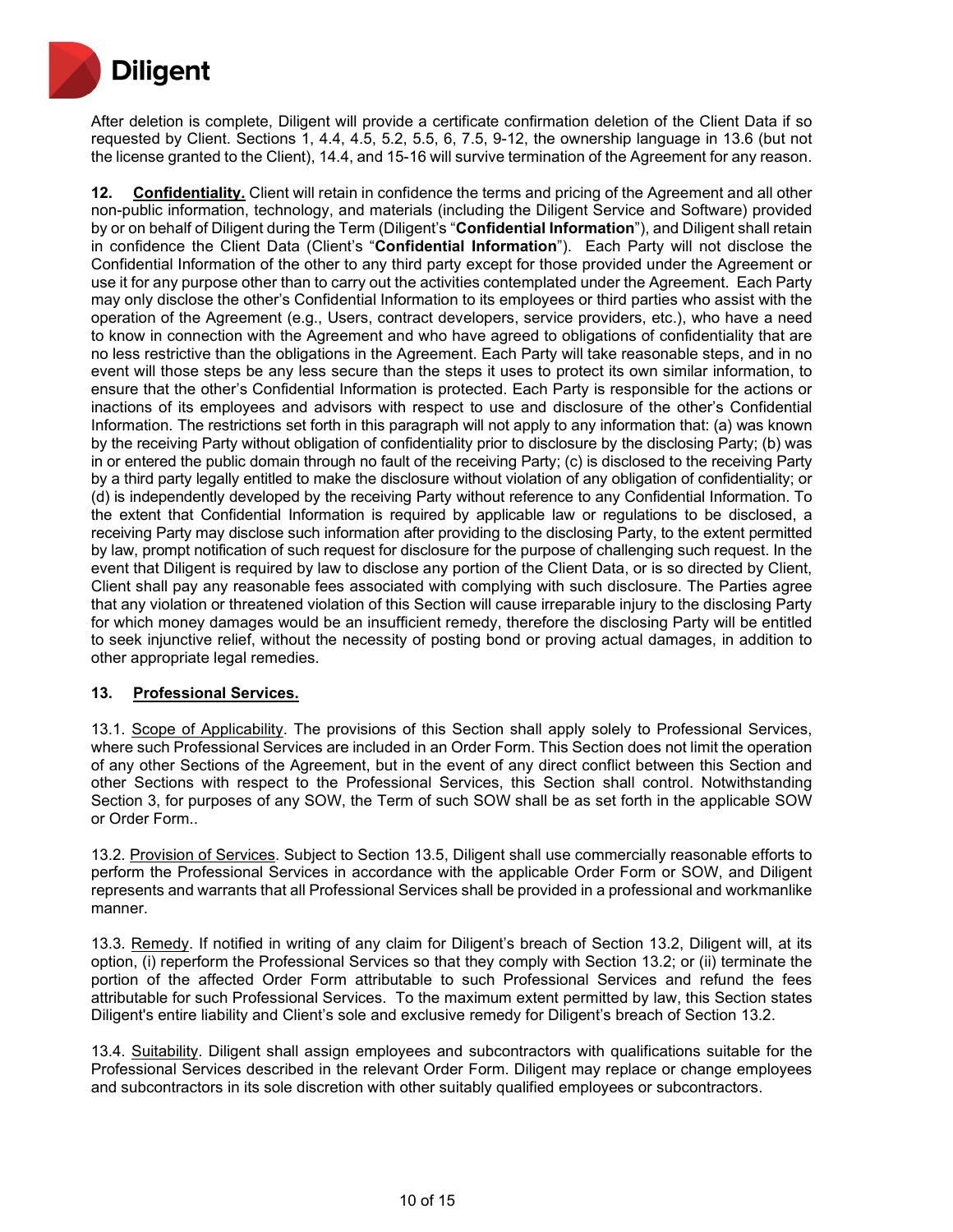

13.5. Client Responsibilities. Client shall make available in a timely manner at no charge to Diligent all technical data, Client Data, computer facilities, programs, files, documentation, test data, sample output, or other information and resources of Client required by Diligent in each case for the performance of the Professional Services, as well as anything specified in the applicable Order Form. Client shall be responsible for, and assumes the risk of, any problems resulting from, the content, accuracy, completeness and consistency of all such data, materials and information supplied by Client. Client shall provide, at no charge to Diligent, reasonable cooperation as Diligent requires to perform the Professional Services.

13.6. Ownership. Ownership of all work product, developments, inventions, technology or materials related to any Professional Services (the "Deliverables") shall be solely owned by Diligent (except with respect to Client Data, which shall remain Client's sole property). Solely during the applicable Term and conditioned upon Client's compliance with all the terms of the Agreement, Diligent grants to Client a limited, nonexclusive, non-transferable, and non-sublicensable right to make use of the Deliverables.

13.7. Modifications and Change Orders. For the avoidance of doubt, modifications to the scope of any Professional Services shall become effective only when a document incorporating the relevant written change request is executed by authorized representatives of both Parties.

## **14. Content Services.**

14.1. Scope of Applicability. The provisions of this Section shall apply solely to Content Services. This Section does not limit the operation of any other Sections of the Agreement, but in the event of any direct conflict between this Section and other Sections with respect to the Content Services, this Section shall control. For the avoidance of doubt, the Content Services and any components, data, or content therein constitute a part of the Diligent Service under this Agreement.

14.2. Enhancements or Revisions to Content. Diligent reserves the right to alter or modify the Content Services and any portions or configurations thereof from time to time. Such alterations and/or modifications may include, without limitation, addition or withdrawal of features and/or data or changes in instructions and/or documentation.

14.3. Specific Restrictions. Without limiting anything else in the Agreement, Client shall not (and shall ensure that each User shall not) perform any of the following acts, except as otherwise expressly permitted by the Agreement or with the express written permission of Diligent:

(i) access the Content Service except in conjunction with the Diligent Service or remove or alter any copyright, trademark or other proprietary notice appearing on or within the Content Services;

(ii) license, sublicense, transfer, sell, resell, publish, reproduce, and/or otherwise redistribute any data within the Content Service or any components thereof in any manner, including, but not limited to, via or as part of any internet site;

(iii) provide access to the Content Service or any portion thereof to any person, firm or entity other than a User, including, but not limited to, any Affiliate not expressly identified in the Agreement;

(iv) use and access the Content Services other than as permitted under this Agreement; or

(v) copy, reproduce, modify, distribute, create derivative works of, publicly display, publicly perform, reverse engineer, decompile, or disassemble the Content Services or any portions thereof; and

(vi) PCI-DSS materials are used in accordance with the current PCI Standards Council, LLC License Agreement made available through the PCI DSS website at [www.pcisecuritystandards.org](http://www.pcisecuritystandards.org/) and also through the applicable Diligent Service prior to download of such materials.

14.4. Disclaimer. TO THE MAXIMUM EXTENT PERMITTED BY LAW, DILIGENT AND ANY THIRD-PARTY PROVIDERS MAKE NO REPRESENTATIONS, CONDITIONS OR WARRANTIES REGARDING THE COMPLETENESS, VERACITY, FITNESS FOR A PARTICULAR PURPOSE, MERCHANTABILITY OR ACCURACY OF THE CONTENT SERVICES OR ANY COMPONENT THEREOF, OR FOR ANY DELAYS, INTERRUPTIONS OR OMISSIONS. THE CONTENT SERVICES ARE FOR EDUCATIONAL AND INFORMATIONAL PURPOSES AND DO NOT CONSTITUTE LEGAL, ACCOUNTING OR OTHER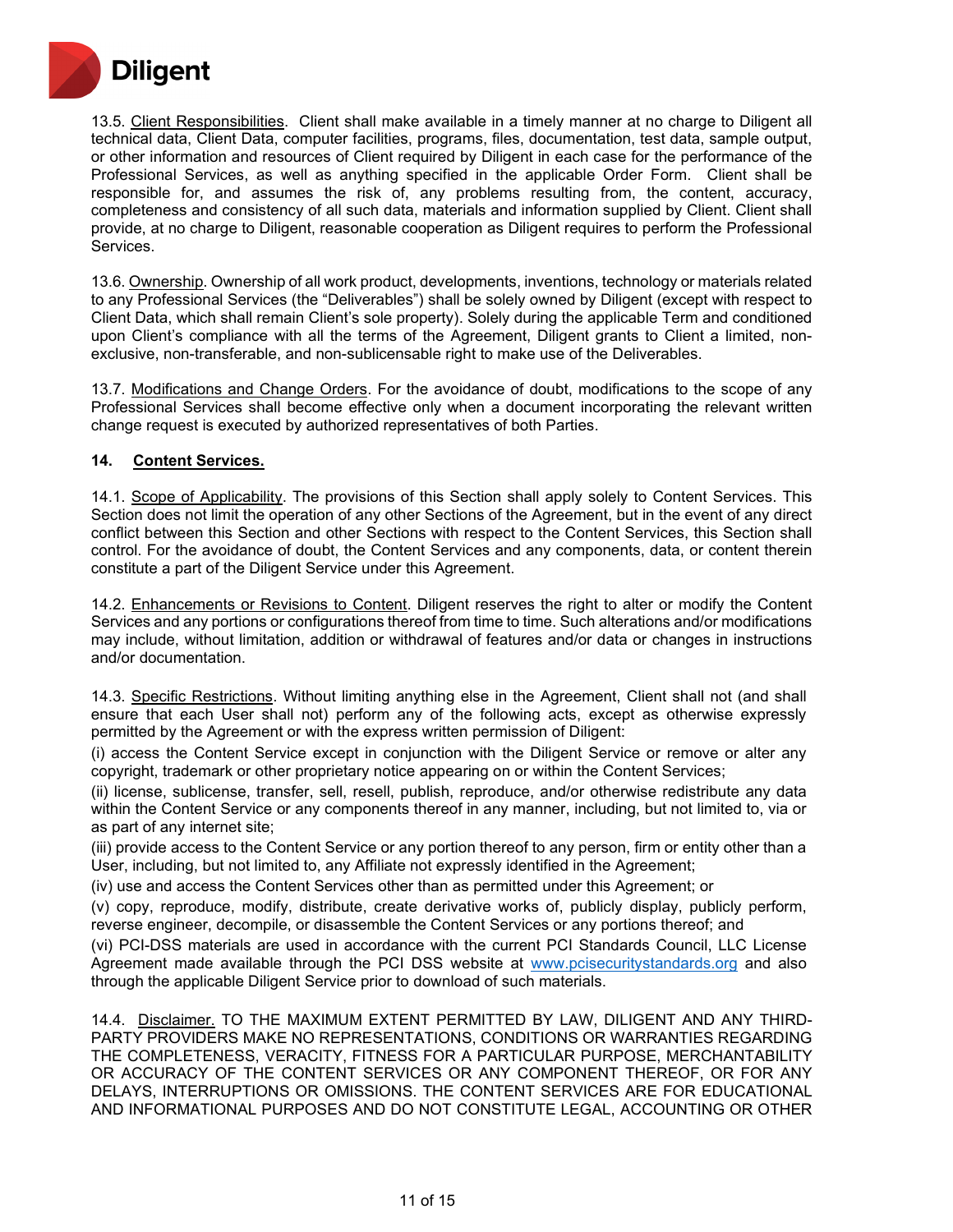

PROFESSIONAL ADVICE. CONTENT SERVICES SHOULD NOT BE DEEMED TO SET FORTH ALL APPROPRIATE PROCEDURES, TESTS OR CONTROLS OR TO SUGGEST THAT OTHER PROCEDURES, TESTS OR CONTROLS THAT ARE NOT INCLUDED MAY NOT BE APPROPRIATE. CLIENT AND ITS USERS ARE RESPONSIBLE FOR APPLYING PROFESSIONAL JUDGEMENT AND APPROPRIATE PROCEDURES, TESTS OR CONTROLS. THE CONTENT SERVICES AND ANY COMPONENTS THEREOF ARE PROVIDED ON AN "AS IS" AND "AS AVAILABLE" BASIS, AND CLIENT'S USE OF THE CONTENT SERVICES IS AT CLIENT'S OWN RISK. DILIGENT AND ANY THIRD-PARTY PROVIDERS ARE NOT LIABLE FOR THE DATA, DATA STRUCTURE, METADATA, METRICS, CHARTS, GRAPHS, LITERATURE, OR OTHER CONTENT IN ANY FORM AND ANY DERIVATIVES THEREOF, (INCLUDING, WHERE APPLICABLE, ALL UPDATES TO THE FOREGOING) IN EACH CASE INCLUDED IN THE CONTENT SERVICES OR ANY DECISION OR CONSEQUENCE BASED ON USE OF THE FOREGOING.

14.5. Indemnity Client will indemnify Diligent and any Third-Party Providers for any claim, suit, action or proceeding by a third party arising directly from (a) any negligent or more culpable act or omission, willful misconduct or fraud of Client in connection with its use of the Content Services; (b) the infringement or misappropriation of any trademark, copyright, patent, or other proprietary rights of a third party by Client; (c) any failure by Client to materially comply with any applicable law in connection with its use of the Content Services; or (d) Client's failure to comply with any of the terms of this Agreement in connection with its use of the Content Services.

## **15. Freemium Services.**

From time to time, Diligent may make Freemium Services available to Client at no charge. **Client may choose to try such Freemium Services in Client's sole discretion.** Unless otherwise determined by Diligent, no Order Form is specifically required to enable Client's use of Freemium Services. Freemium Services are intended for evaluation purposes and not for production use. Freemium Services are not supported and may be subject to supplemental terms in addition to those set out in this Agreement, which will be presented to Client. Freemium Services are not considered part of the "Diligent Service", "Software" "Professional Services", or similar terms under this Agreement; however, all restrictions and Client commitments under this Agreement shall apply to Client's use of Freemium Services (including for the avoidance of doubt Section 4 (Access Right; Restrictions)). Unless otherwise stated, Freemium Services are available for Client's use during the Term, except that any Freemium Services that are made available on a trial basis will expire upon the earlier of one year from the trial start date or the date that a version of the Freemium Services becomes generally available without the applicable Freemium Services designation. Diligent may discontinue Freemium Services at any time in Diligent's sole discretion and may never make Freemium Services generally available. Diligent will have no liability for any harm or damage arising out of or in connection with a Freemium Service. TO THE MAXIMUM EXTENT PERMITTED BY LAW, FREEMIUM SERVICES ARE PROVIDED "AS IS" AND AS AVAILABLE, EXCLUSIVE OF ANY WARRANTY, REPRESENTATION, GUARANTEE, CONDITION OR TERM OF ANY KIND, WHETHER EXPRESS, IMPLIED OR IMPOSED BY LAW. DILIGENT SHALL HAVE NO INDEMNIFICATION OBLIGATIONS NOR LIABILITY OF ANY TYPE WITH RESPECT TO THE FREEMIUM SERVICES. IN THE EVENT SUCH EXCLUSION OF LIABILITY IS NOT ENFORCEABLE UNDER APPLICABLE LAW, DILIGENT'S LIABILITY WITH RESPECT TO FREEMIUM SERVICES SHALL NOT EXCEED THE GREATER OF (A) \$500.00 OR (B) THE MINIMUM ENFORCEABLE UNDER APPLICABLE LAW.

#### **16. Miscellaneous.**

16.1. Conflict. If there is an inconsistency between any of the provisions in the Terms and Conditions, the Product Terms and any Order Form, the order of precedence shall be the Order Form, the Product Terms, then the Terms and Conditions (with the first mentioned document prevailing over each subsequently mentioned document in this Section).

16.2. Variation. No amendment or variation of the Agreement (including any Order Form) will be effective unless it is in writing and signed by each Party.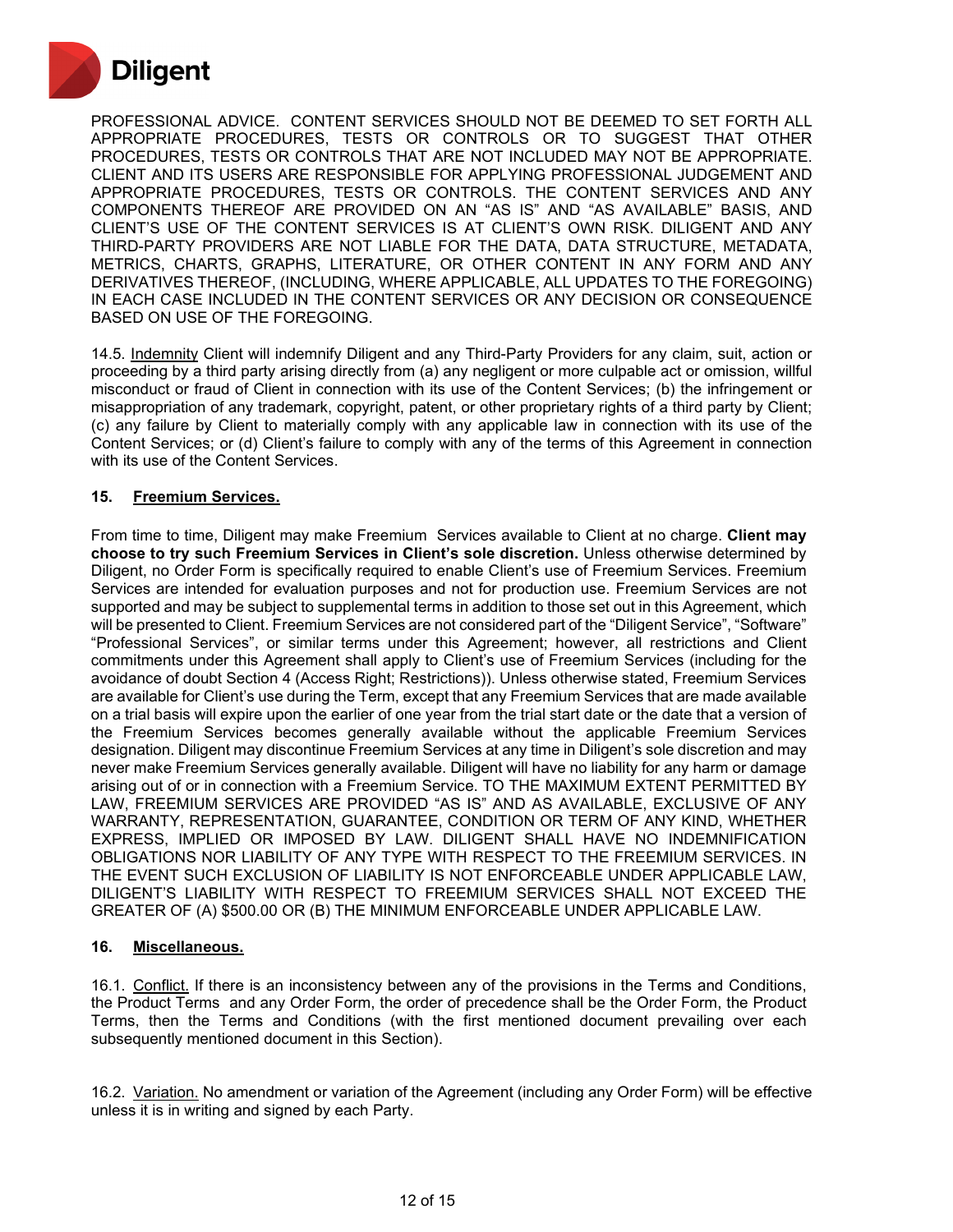

16.3. Waiver. All waivers under the Agreement must be in writing to be effective. No waiver by a Party of any default or breach will be deemed a waiver of any subsequent default or breach. No failure or delay by a Party to exercise any right or remedy provided under the Agreement will operate as a waiver or prevent the exercise of any such right or remedy of such Party, or the enforcement of any obligation of the other Party, under the Agreement. No single or partial exercise of such right or remedy shall prevent or restrict the further exercise of that or any other right or remedy.

16.4. Severance. If any provision (or part of a provision) of the Agreement is found to be invalid or unenforceable by any court of competent jurisdiction, the provision will be enforced to the fullest extent permissible to effect the Parties' intent, and the invalidity or unenforceability will not operate to invalidate the remaining provisions of the Agreement. If any invalid, unenforceable or illegal provision would be valid, enforceable or legal if some part of it were deleted, the provision shall apply with whatever modification is necessary to give effect to the commercial intention of the Parties.

16.5. Interpretation of Agreement. The Agreement will be interpreted according to the plain meaning of its terms without any presumption that it should be construed in favor of or against either Party.

Any list of examples following "including" or "e.g.," is illustrative and not exhaustive, unless qualified by terms like "only" or "solely." Unless stated otherwise, all references to sections, parties, terms, Exhibits, Order Forms and similar references are to the sections of, Parties to, terms of, Exhibits and Order Forms to the Agreement. All captions and headings are intended solely for the Parties' convenience, and none will affect the meaning of any provision. The words "herein," "hereof," and words of similar meaning refer to the Agreement as a whole, including its Exhibits. All references to "days" refer to calendar days, unless otherwise expressly set forth in the Agreement.

16.6. Governing Law. The law of New South Wales governs this Agreement and all matters related to this Agreement will be construed in accordance with the laws of the courts of New South Wales and of the Commonwealth of Australia.

16.7. Notices. Any notices required or permitted to be given hereunder by either Party to the other will be given in writing (i) by personal delivery, (ii) by bonded courier or a nationally-recognized overnight delivery company, (iii) by prepaid first class, registered or certified mail, postage prepaid, in each case addressed to the other Party at the address set forth in the Order Form (or to such other address as the other Party may request in writing by notice given pursuant to this Section) or (iv) by email. Notices will be deemed received: (a) if personally delivered, the same day; (b) if sent by courier or overnight delivery company, on the second working day after the day it was sent; (c) if sent by mail, five (5) working days following posting; or (d) if sent by email, the date of delivery.

16.8. Entire Agreement. The Agreement contains the entire understanding and agreement between Diligent and Client with respect to the subject matter of the Agreement, and supersedes all other prior and contemporaneous proposals, representations, agreements, understandings, and commitments between Diligent and Client with respect to the subject matter of the Agreement.

The Agreement supersedes any conflicting terms in Client's purchase order or other ordering document. Any terms of trade stated or referenced in Client's purchase order, or any other terms to which Diligent has not specifically agreed in a writing signed by an authorized representative of Diligent, are not binding on Diligent.

Each of the Parties acknowledges and agrees that in entering into the Agreement, it does not rely on any undertaking, promise, assurance, statement, representation, warranty or understanding (whether in writing or not) of any person (whether a Party to the Agreement or not) relating to the subject matter of the Agreement, other than as expressly set out in the Agreement.

16.9. No Offer of Securities. Neither Diligent nor its Third-Party Providers are investment advisors and nothing contained in the Content Services will be construed as to make a representation or warranty,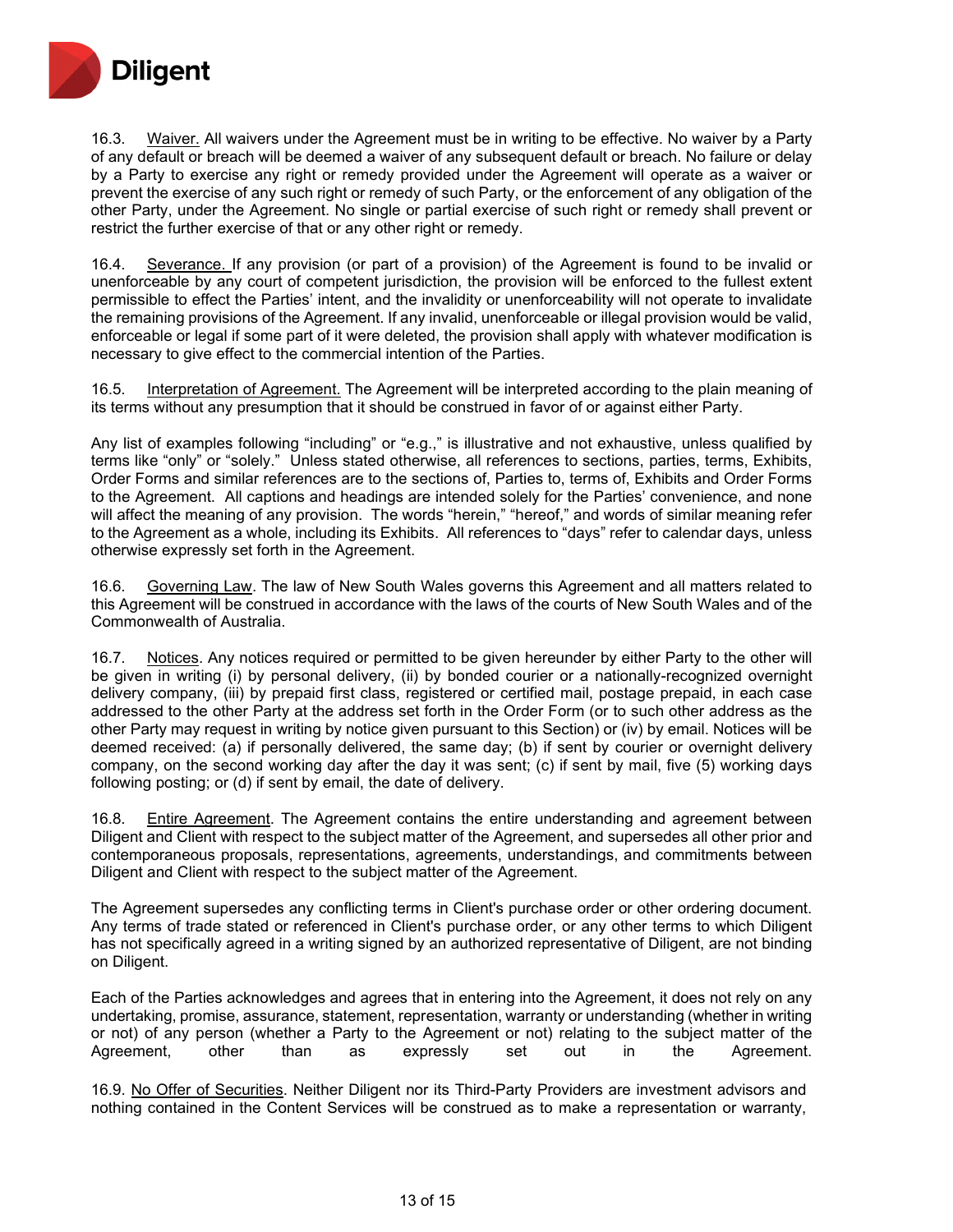

express or implied, regarding the accuracy or completeness of the data and information contained in the applicable product or the advisability to buy, sell, subscribe for, exchange or redeem a particular investment. The service provided under this Agreement and all content provided in conjunction with them are for informational purposes only and do not constitute, and should not be construed as a solicitation or offering of any investment or other transaction, an identification or offering of any securities for purchase, a recommendation to acquire or dispose of any investment, or the provision of any financial, tax, legal or other advice of any nature whatsoever. Client understands and agrees that any decisions it makes on the basis of any information provided under this Agreement are made solely at its own risk and Diligent and the Third-Party Providers have no responsibility or liability arising from such decisions. Diligent and/or the Third-Party Providers do not (i) serve as an agent for Client, Users, or any other person, (ii) market securities to investors, (iii) participate in negotiations between a Client, Users or any investor, (iv) handle any monies or securities in transactions between investors and Client or Users (or other third parties), or (v) assist Client, Users, or investors with the completion of any transactions between them (such as transaction documentation or paid referrals).

16.10. Links to Third-Party Sites. Diligent Services and/or Software may contain links to, or allow Client or its Users to connect and use, certain third-party products, services, or software ("Third-Party Services", and each, a "Third-Party Service") in conjunction with Client's use of the Diligent Service. To take advantage of these features, Users may be required to sign up or log into such Third-Party Service or their respective websites or applications. Client acknowledges that any use of such Third-Party Service is governed solely by the terms and conditions and privacy policy of such Third-Party Service, and that Diligent does not endorse, is not liable for, and makes no representations as to any Third-Party Service, its content, or the manner in which such Third-Party Service uses, stores or processes any data. Certain features of certain Diligent Services and/or Software may depend on the availability of these Third-Party Services and the features and functionality they make available to us. Diligent does not control Third-Party Service features and functionality, which may change without notice to Diligent or Client. If any Third-Party Service stops providing access to some or all of the features or functionality currently or historically available to Diligent, or stops providing access to such features and functionality on reasonable terms, as determined by Diligent in its sole discretion, Diligent may stop providing access to certain features and functionality of the Diligent Services and/or Software. Diligent will not be liable to Client for any refunds or any damage or loss arising from or in connection with any such change made by a Third-Party Service or any resulting change to the Diligent Service and/or Software. Client and its User irrevocably waive any claims against Diligent with respect to any Third-Party Services.

16.11. Force Majeure. Neither Party will be responsible for failure of performance, other than for an obligation to pay money, due to causes beyond its control, including: acts of God or nature; labor disputes; sovereign acts of any federal, state or foreign governments; network and/or computer failure or shortage of supplied materials ("**Force Majeure Event**"); provided that the affected Party makes a reasonable attempt to remove the impact of the Force Majeure Event as soon as reasonably possible. Either Party will have the right to terminate the Agreement upon written notice if a Force Majeure Event continues to impact performance of the other Party for more than thirty (30) consecutive days.

16.12. Export. Neither Party shall export, directly or indirectly, any technical data acquired from the other Party under this Agreement (or any products, including software, incorporating any such data) to any country or person in breach of any applicable laws or regulations regulating export ("*Export Control Laws*"). Client shall ensure that its Users do not access any Diligent Service (or use the Software or any Deliverables) in breach of Export Control Laws.

16.13. Anti-Bribery. Each Party shall comply with all applicable anti-bribery legislation in connection with the operation of this Agreement. Each Party agrees that it has not received or been offered any illegal bribe, kickback payment, gift, or thing of value from any of the other Party's employees or agents in connection with this Agreement. Reasonable gifts and entertainment provided in the ordinary course of business do not violate the above restriction. If a Party learns of any breach of this Section related to this Agreement, it will use reasonable efforts to promptly notify the other Party's legal department.